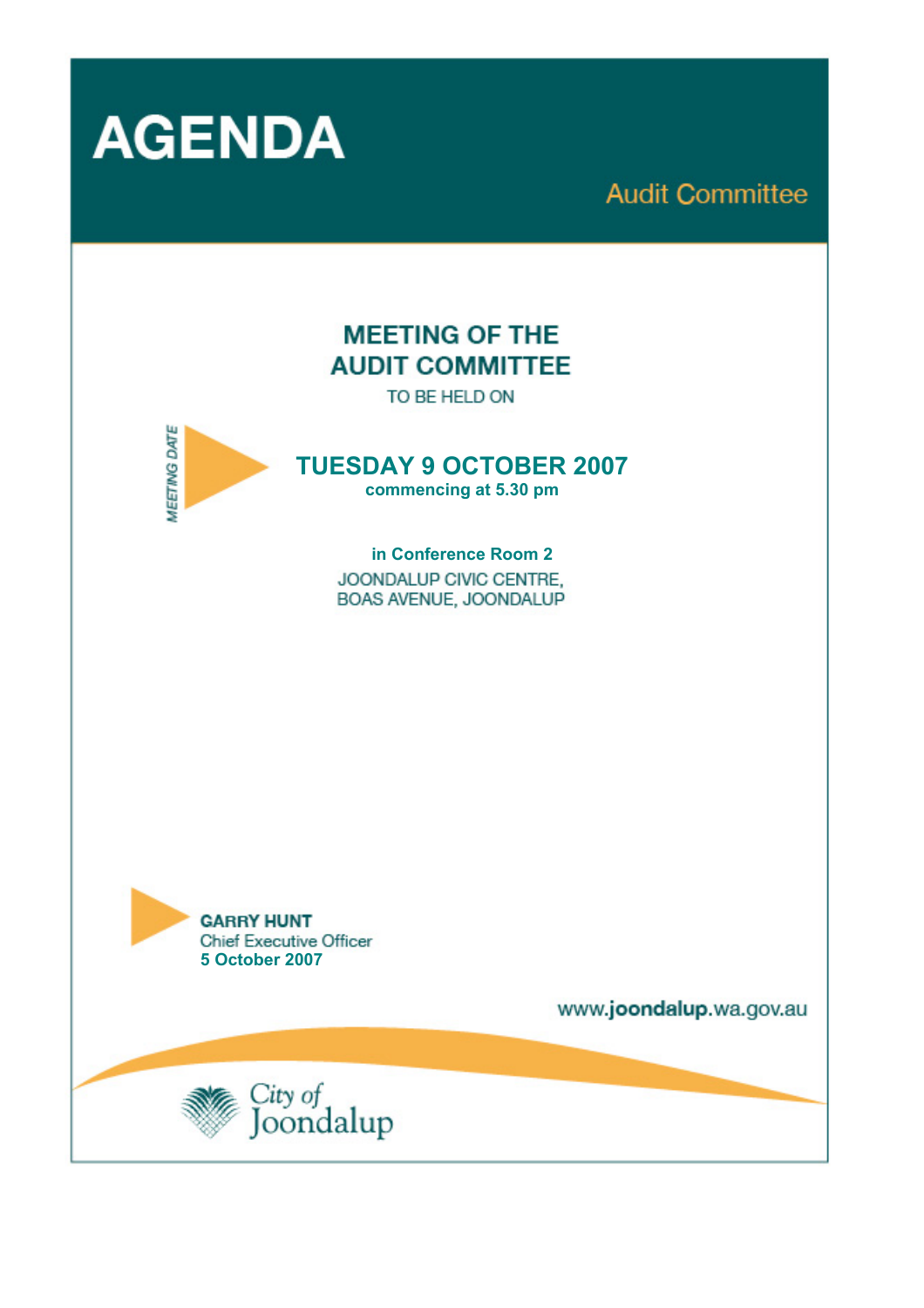# **CITY OF JOONDALUP**

Notice is hereby given that a meeting of the **AUDIT COMMITTEE** will be held in Conference Room 2, Joondalup Civic Centre, Boas Avenue, Joondalup on **TUESDAY 9 OCTOBER 2007** commencing at **5.30 pm.** 

GARRY HUNT Chief Executive Officer **Joondalup** 5 October 2007 Western Australia

## **AGENDA**

#### *Committee Members*

 *Cr Tom McLean – Presiding Person Cr Steve Magyar – Deputy Presiding Person Mayor Troy Pickard Cr Marie Macdonald Cr Michele John Cr Sue Hart Cr Richard Currie* 

#### *Terms of Reference*

*To oversee the internal and external Audit and Risk Management and Compliance functions of the City.* 

#### **DECLARATION OF OPENING**

#### **APOLOGIES/LEAVE OF ABSENCE**

#### **CONFIRMATION OF MINUTES**

MINUTES OF THE AUDIT COMMITTEE HELD ON 16 AUGUST 2007

#### **RECOMMENDATION**

**That the minutes of the meeting of the Audit Committee held on 16 August 2007 be confirmed as a true and correct record.**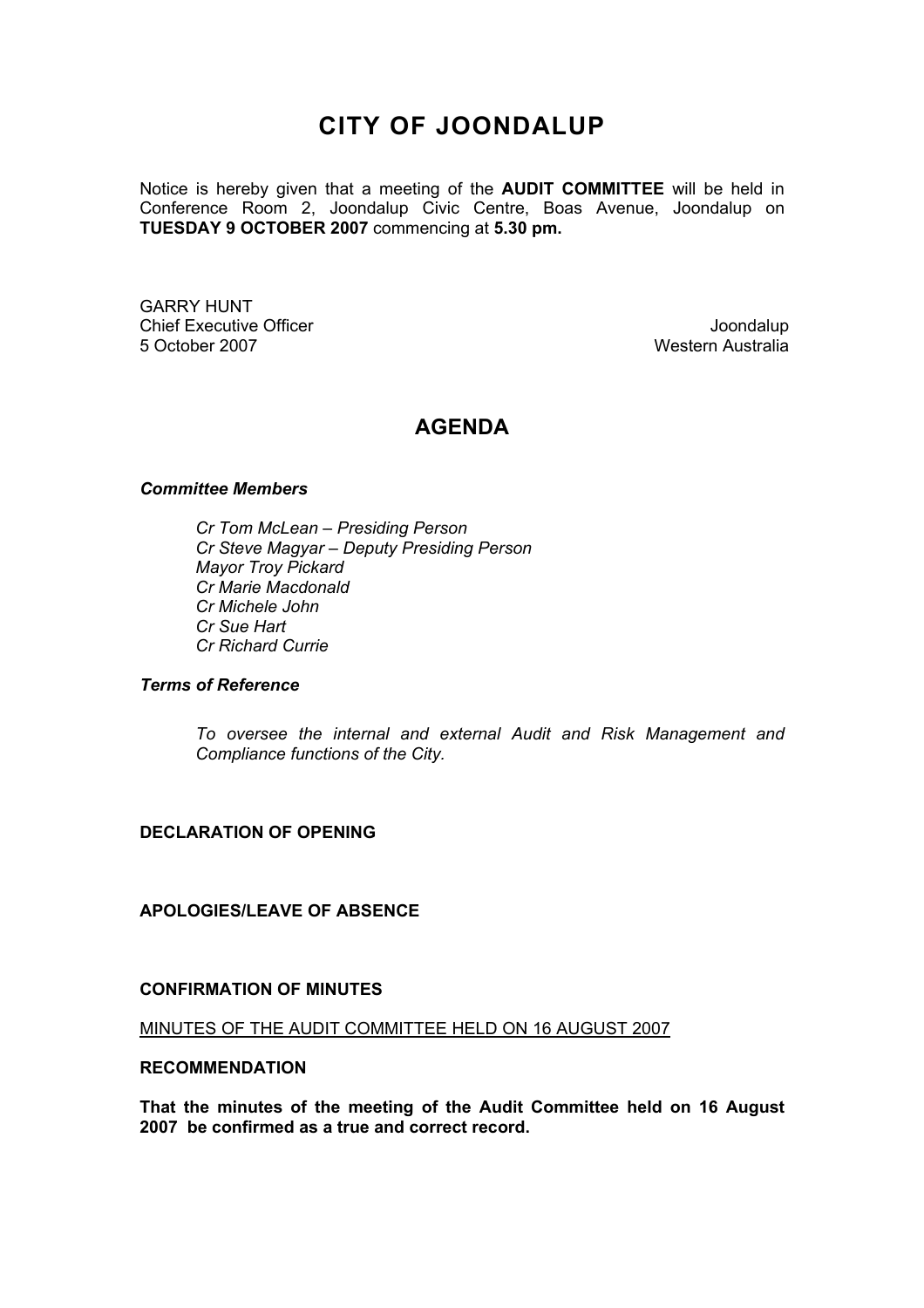#### **ANNOUNCEMENTS BY THE PRESIDING PERSON WITHOUT DISCUSSION**

#### **DECLARATIONS OF INTEREST**

#### **Disclosure of Financial Interests**

A declaration under this section requires that the nature of the interest must be disclosed. Consequently a member who has made a declaration must not preside, participate in, or be present during any discussion or decision-making procedure relating to the matter the subject of the declaration. An employee is required to disclose their financial interest and if required to do so by the Council must disclose the extent of the interest. Employees are required to disclose their financial interests where they are required to present verbal or written reports to the Council. Employees are able to continue to provide advice to the Council in the decision making process if they have disclosed their interest.

#### **Disclosure of interest affecting impartiality**

Elected Members and staff are required under the Code of Conduct, in addition to declaring any financial interest, to declare any interest that may affect their impartiality in considering a matter. This declaration does not restrict any right to participate in or be present during the decision-making process. The Elected Member/employee is also encouraged to disclose the nature of the interest.

#### **IDENTIFICATION OF MATTERS FOR WHICH THE MEETING MAY SIT BEHIND CLOSED DOORS**

**PETITIONS AND DEPUTATIONS** 

#### **REPORTS**

**ITEM 1 2006/07 Annual Financial Report Page 3** 

#### **MOTIONS OF WHICH PREVIOUS NOTICE HAS BEEN GIVEN**

**REQUESTS FOR REPORTS FOR FUTURE CONSIDERATION** 

**CLOSURE**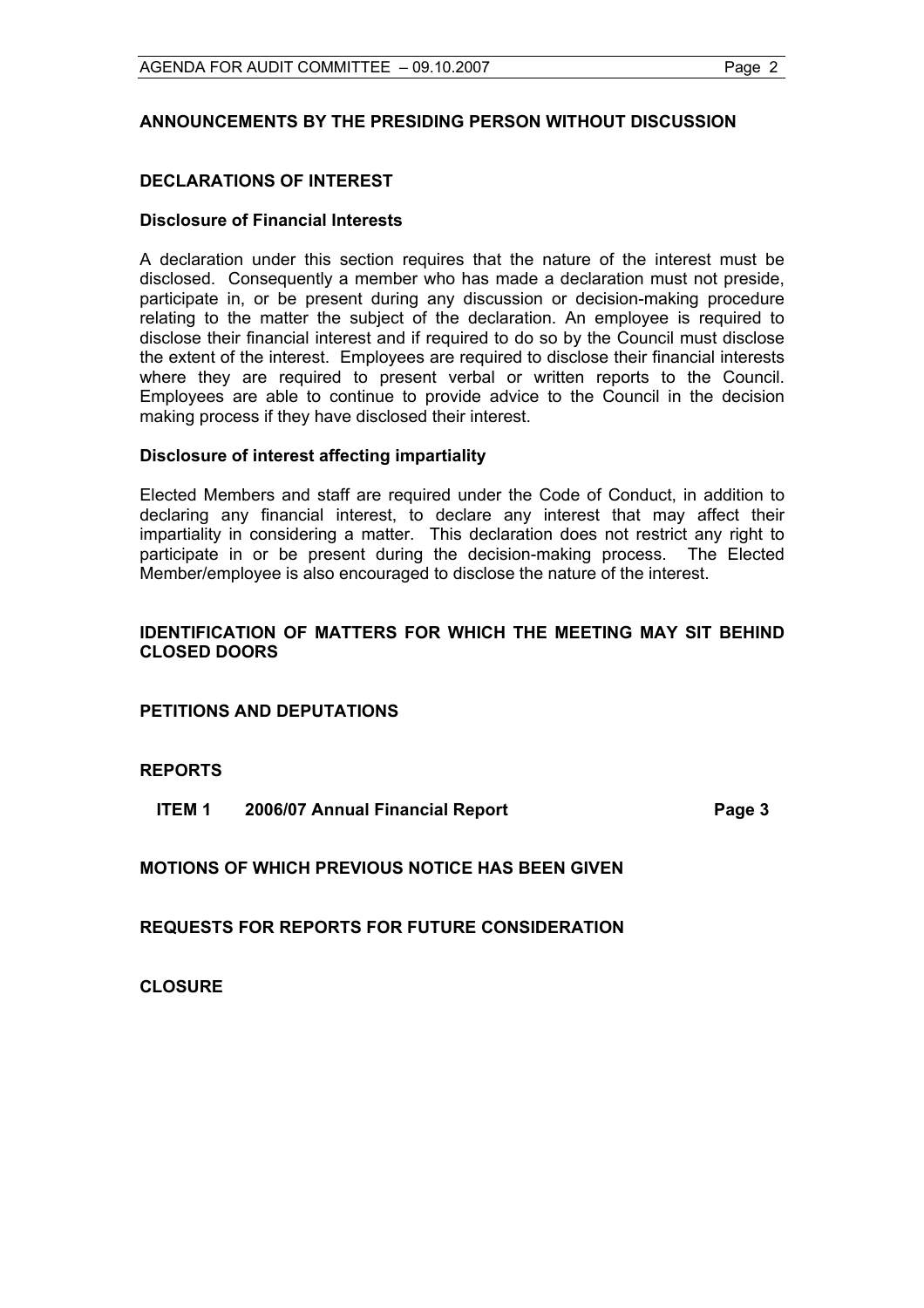## **ITEM 1 2006/07 ANNUAL FINANCIAL REPORT**

**WARD:** All

**RESPONSIBLE** Mr Mike Tidy **DIRECTOR:** Corporate Services

#### **PURPOSE**

To consider the 2006/07 Annual Financial Statements and the auditor's report.

#### **EXECUTIVE SUMMARY**

In accordance with Section 6.4 of the Local Government Act 1995, the 2006/07 Annual Financial Report has been prepared and the accounts and the report have been submitted to the City's auditors.

The City's auditors have completed their audit of Council's accounts and the Annual Financial Report for the 2006/07 financial year in accordance with the terms of their appointment and the requirements of the Local Government Act 1995 Part 7 Division 3 and submitted their report. An abridged set of Financial Statements will form part of the 2006/07 Annual Report.

The auditors report and the Annual Financial Report for the financial year 2006/07 are submitted for the Committee's consideration.

The following recommendation is provided for the Audit Committee's consideration:

*That the Audit Committee RECOMMENDS that Council BY AN ABSOLUTE MAJORITY, ACCEPTS the Annual Financial Report of the City of Joondalup and the accompanying audit report for the financial year 2006/07 forming Attachment 1 to this Report.* 

#### **BACKGROUND**

Section 6.4 of the Local Government Act 1995 sets out the requirements for a local government to prepare an annual financial report and to submit both the report and its accounts to its auditor by the 30 September each year. The City of Joondalup has met these requirements and the City's auditors have completed the audit of Council's accounts and Annual Financial Report for the financial year 2006/07.

As has been past practice, an abridged version of the Annual Financial Report has also been prepared for inclusion in the City's Annual Report. The Annual Financial Report for the financial year 2006/07 is included with this report at attachment 1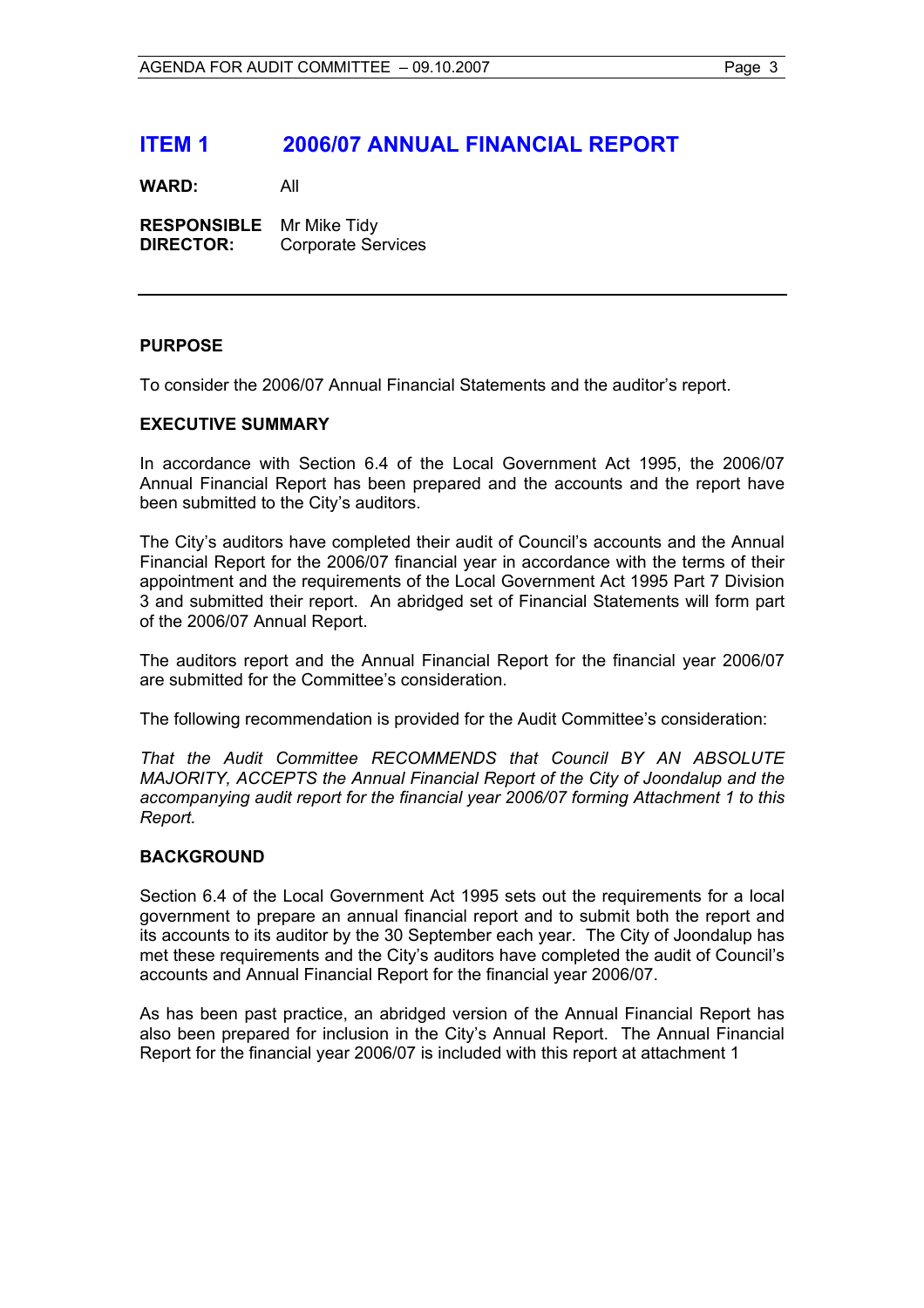#### **DETAILS**

#### **Issues and options considered:**

The preparation of an Annual Financial Report and the submission of the report and the City's accounts to the auditors for audit are statutory requirements of the Local Government Act 1995.

The Annual Financial Report needs to be accepted by Council in order to enable the holding of an Annual General Meeting of Electors at which the City's Annual Report containing the abridged version of the financial report will be considered. The Annual Financial Report is also required to be submitted to the Executive Director of the Department of Local Government and Regional Development.

#### **Link to Strategic Plan:**

Strategy 4.1 of the City's Strategic Plan 2003-2008:

*"To manage the business in a responsible and accountable manner"* 

#### **Legislation – Statutory Provisions:**

Local Government (Financial Management) Regulation 51(2) states:

"A copy of the annual financial report of a local government is to be submitted to the Executive Director within 30 days of the receipt by the CEO of the auditor's report on that financial report."

Section 5.53 of the Local Government Act 1995 states:

#### *5.53 Annual Reports*

- *(1) The local government is to prepare an annual report for each financial year.*
- *(2) The annual report is to contain:* 
	- *(f) the financial report for the financial year;*

Section 5.54 of the Local Government Act 1995 states:

#### *6.4 Financial report*

- *(1) A local government is to prepare an annual financial report for the preceding financial year and such other financial reports as are prescribed.*
- *(2) The financial report is to* 
	- *(a) be prepared and presented in the manner and form prescribed; and*
	- *(b) contain the prescribed information.*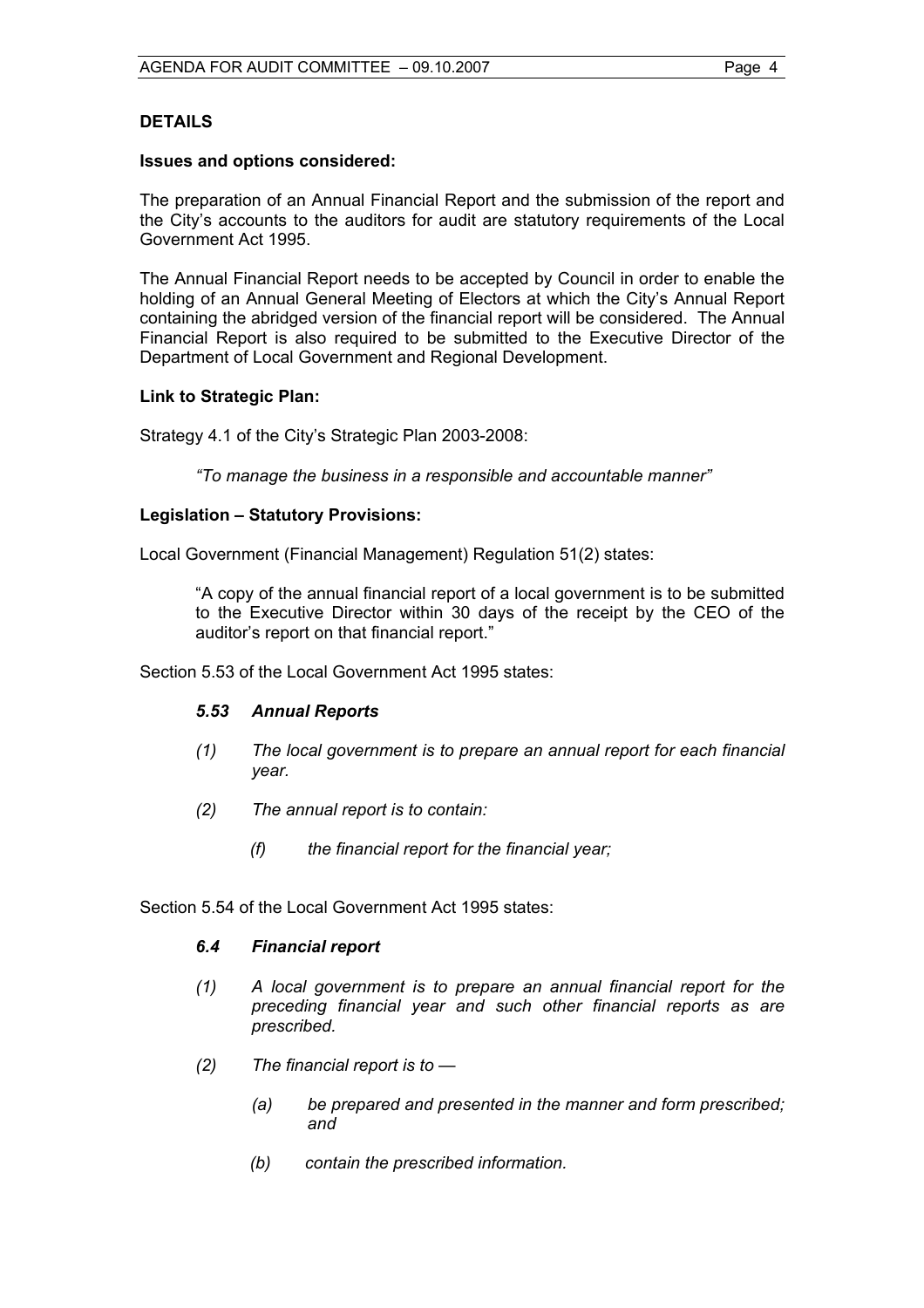- *(3) By 30 September following each financial year or such extended time as the Minister allows, a local government is to submit to its auditor —* 
	- *(a) the accounts of the local government, balanced up to the last day of the preceding financial year; and*
	- *(b) the annual financial report of the local government for the preceding financial year.*

#### **Risk Management considerations:**

The risk associated with not accepting the Annual Financial Report for the financial year 2006/07 is that it could lead to failure to set a date for the Annual General Meeting of Electors resulting in non-compliance with the requirements of the Local Government Act 1995.

#### **Financial/Budget Implications:**

Not applicable.

#### **Policy implications:**

Not applicable.

#### **Regional Significance:**

Not applicable.

#### **Sustainability implications:**

Not applicable.

### **Consultation:**

There is no legislative requirement to consult on the preparation of the Annual Financial Report, but the Local Government Act 1995 requires an Annual General Meeting of Electors to be held and the City's Annual Report incorporating the abridged financial report to be made available publicly. The full Annual Financial Report will also be publicly available.

#### **COMMENT**

It is proposed that the Annual Financial Report will be produced on CD-Rom and made available on the City's public website. A minimal number of printed, bound colour copies will be available for viewing at libraries, leisure centres and customer services centres.

In order for the City to meet its legislative requirements, it is recommended that the Council accepts the Annual Financial Report for the financial year 2006/07.

#### **ATTACHMENTS**

Attachment 1 Annual Financial Report for the financial year 2006/07 – **to be distributed at the meeting.**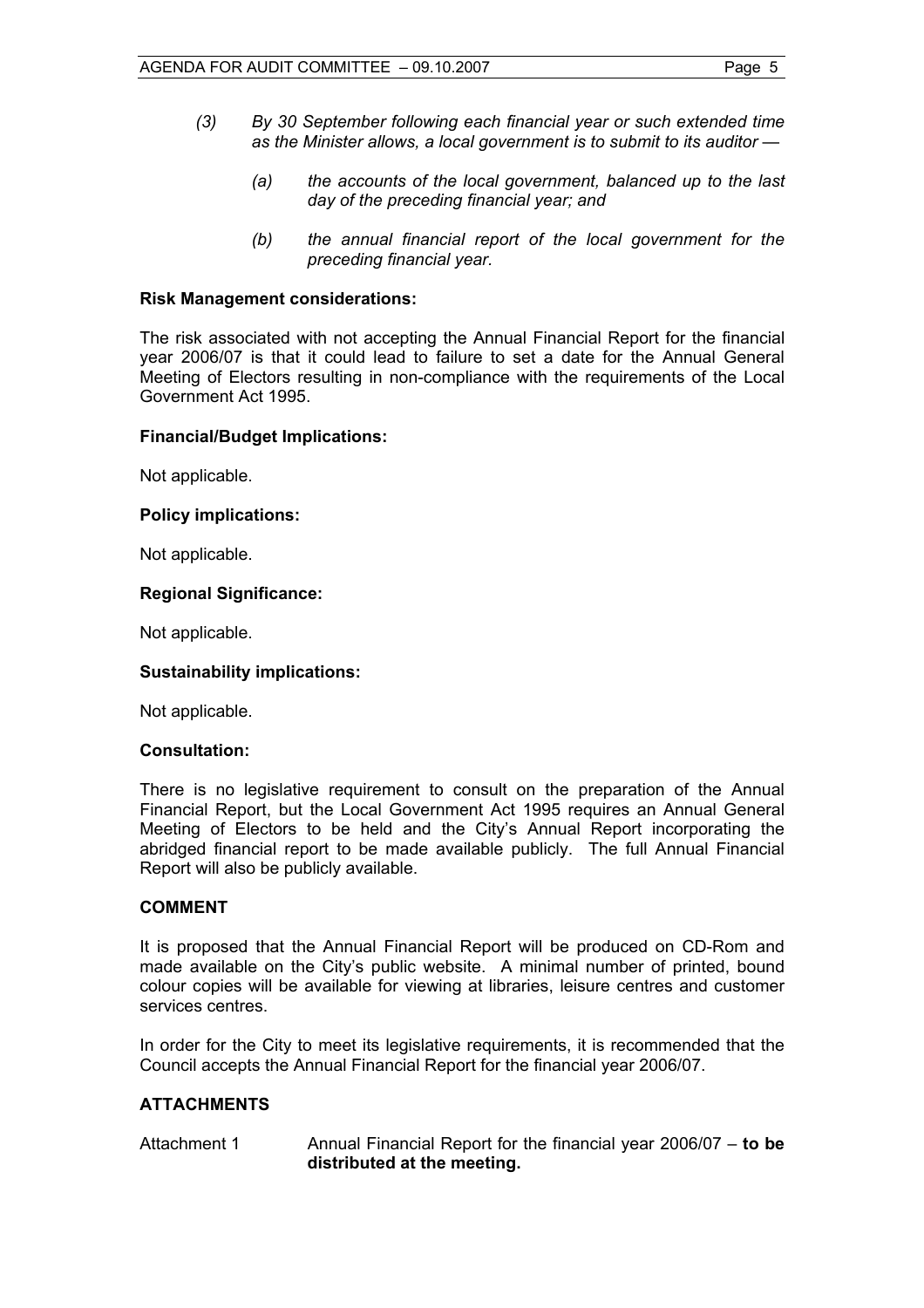#### **VOTING REQUIREMENTS**

Simple Majority

#### **RECOMMENDATION**

**That the Audit Committee RECOMMENDS that Council BY AN ABSOLUTE MAJORITY, ACCEPTS the Annual Financial Report of the City of Joondalup and the accompanying audit report for the financial year 2006/07 forming Attachment 1 to this Report.** 

**Appendix 1 – to be distributed at the meeting.**